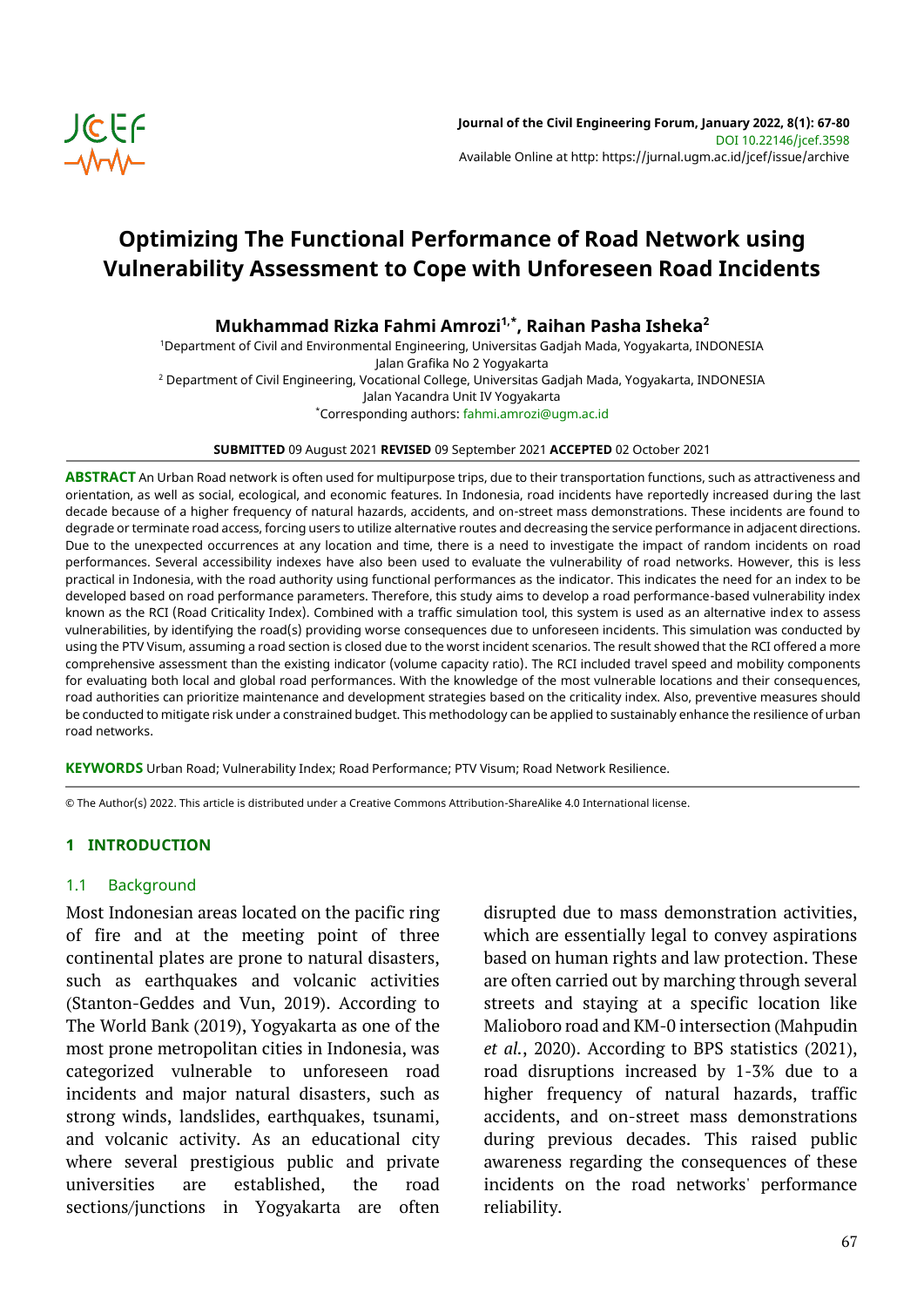Transport networks should be managed to achieve a reliable and optimum level of performance to all locations in need of commutation service (Amrozi and Evdorides, 2019). Depending on the type of threat, road incidents are found to degrade or terminate transport access, as well as worsen service performance on the adjacent networks. Since these incidents are bound to unexpectedly occur at any location and time, the need to investigate the impact of any random road occurrences on network performance is very essential, through vulnerability assessment. This is important due to the massive impact of the disturbance on the critical road(s), which triggers a systemic chain effect on the overall network performances, including socio-economic activity losses. Several accessibility indexes have reportedly been used to assess the vulnerability of road networks (Sugishita and Asakura, 2021). However, this is less practical in Indonesia, as the road authority used functional performance as the standard indicator. Also, most of them are found to only use a single indicator, such as travel time, cost, distance, and link volume. Therefore, a new performance-based vulnerability index should be developed based on some road performance parameters, to measure the impact and identify the most susceptible network section(s). Road managers should also prioritize performances based on the criticality index value, and adopt preventive measures to mitigate exposure risks under a constrained budget.

# 1.2 Vulnerability Assessment

Vulnerability is defined as the susceptibility to any incidents capable of reducing road network performances (Berdica, 2002). This concept emphasizes the consequences of several incomplete components (links or nodes), regardless of the possibility of the failure (Taylor and Susilawati, 2012), indicating that network susceptibility focuses on the weaknesses and shortcomings for connectivity. Furthermore, this provides a more sensitive analysis of road network impact performance when there is a disruption at a specific link. The high vulnerability index states that the occurrence of disruptions at any component(s) leads to a massive negative impact on all road networks. At the planning stage, vulnerability analysis is used as guidance for generating a new road alignment and standard, utilized as an alternative route. Meanwhile, this evaluation is used to identify the most vulnerable road during the operation stage. Depending on the threat, different actions were adopted to swiftly minimize impact and restore road performances.

Vulnerability is generally assessed using several methods, including inventory-based risk assessment, as well as topological, serviceability, and accessibility methods (Taylor, 2017). According to Jenelius and Mattsson (2015), the concept and measurement of vulnerability focused on the potential degradation of road networks and their impacts on society. Although serviceability and accessibility methods are often used for the measurement of network vulnerabilities, they still offered better clarity as performance standards. The incident types reducing serviceability often include vehicle crashes, roadworks, traffic congestions, on-street and weather events, as well as natural hazards, which are known to cause partial or complete blockages (Taylor, 2017).

Vulnerability methods are known to consider the exposure level of negative impacts, based on the performance measurement changes for a different road network state, such as with and without degraded scenarios. According to the study of Oliveira *et al.* (2016), the identification of critical links was an outcome of vulnerability assessment. A ranking system for these links is often carried out based on the degree of a negative network impact. Moreover, the traditional practices of road infrastructure management still use volume capacity ratio (VCR) to measure vulnerability, due to being simple and easy to carry out (El-Rashidy and Grant-Muller, 2014). As alternatives, several methods used to measure vulnerability includes (i) Link Importance Index (Rupi *et al.*, 2015), (ii) Network Robustness Index (Scott *et al.*, 2006), (iii) Network Trip Robustness Index (Sullivan *et al.*, 2010), (iv) NQ Index (Nagurney and Qiang, 2008), and (v)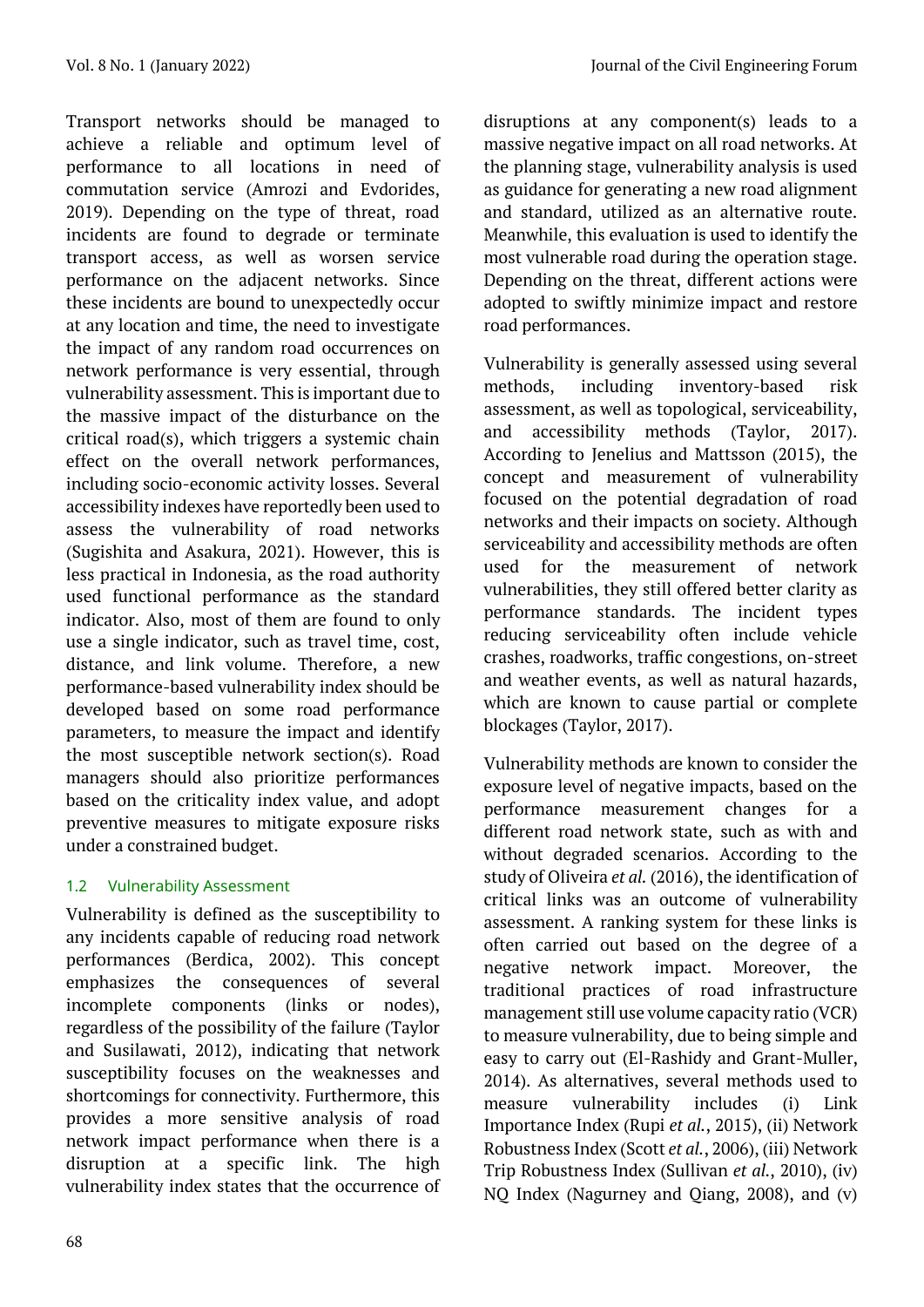Network Vulnerability Index (Balijepalli and Oppong, 2014). However, these indices are previously developed to serve a specific purpose and consideration. For example, NTRI emphasizes travel demand variable while LII focuses on link volume and travel cost. Although these models function when appropriately used, they are still likely to lead to bias interpretation when the usage constraint/limitation is violated. Therefore, the selection of these models to assess vulnerability should consider the definition, purpose, scope, and limitation of the index.

# 1.3 Functional Performance of Road Network

Road networks are a fundamental asset to support socio-economic activities, due to being expected to offer convenient, safe, and efficient transportation services to communities (Karlaftis and Kepaptsoglou, 2012). Also, the performance measurement is theoretically a systematic process to ensure the road achieves predetermined goals. According to the OECD (2001), the indicator performance varied depending on the perspectives of the stakeholders. For instance, road users demand top-level performances to minimize cost (RUC). However, road administration aims to optimize total benefit by balancing RUC and RAC (road agency cost) in achieving optimum rewards. Each country is found to probably have different standards and policies in measuring road performance, although most of them still rely on the level of service (LOS) measure developed by The American Association of State Highway and Transportation Officials (AASHTO). This is primarily based on volume capacity ratio (VCR) (Scott *et al.*, 2006), which is argued to likely be insufficient towards assessing the overall traffic condition and performance. In addition, some variables are considered and added to the VCR, towards measuring road performances, e.g. travel time, speed, delay, congestion index, VKT (vehicle-kilometre of travel), PKT (personkilometre of travel), system reliability, and GTC (generalized travel cost) (Taylor, 2017).

# **2 METHODS**

Road incidents and natural disasters are events that often occur unexpectedly. The impact of these events is mostly tough to estimate, as the type, exposure, time, and location of their occurrences are still unknown (Auerbach *et al.*, 2016). These conditions are then assessed using a worst-case scenario, assuming that access on a specific road is terminated due to the occurrence of an incident (Susilawati and Taylor, 2008). Therefore, the worst impact of an incident(s) at a road section is modeled as a link closure. Using the PTV Visum software, the impact of this closure within the road network was simulated and compared to normal conditions. This indicated that worse changes led to more critical links in the overall road network performance.

The aim of this study is based on the development of a performance-based vulnerability index, which is to be used as an indicator with the analysis of a traffic simulation tool. This is to compare and assess the degree of road closure impact on the overall network performance, due to the occurrence of incidents. The index value was also compared to normal conditions (without incident) and all possible link scenarios. Subsequently, the overall procedures are shown in Figure 1.



Figure 1. Research methodology flowchart.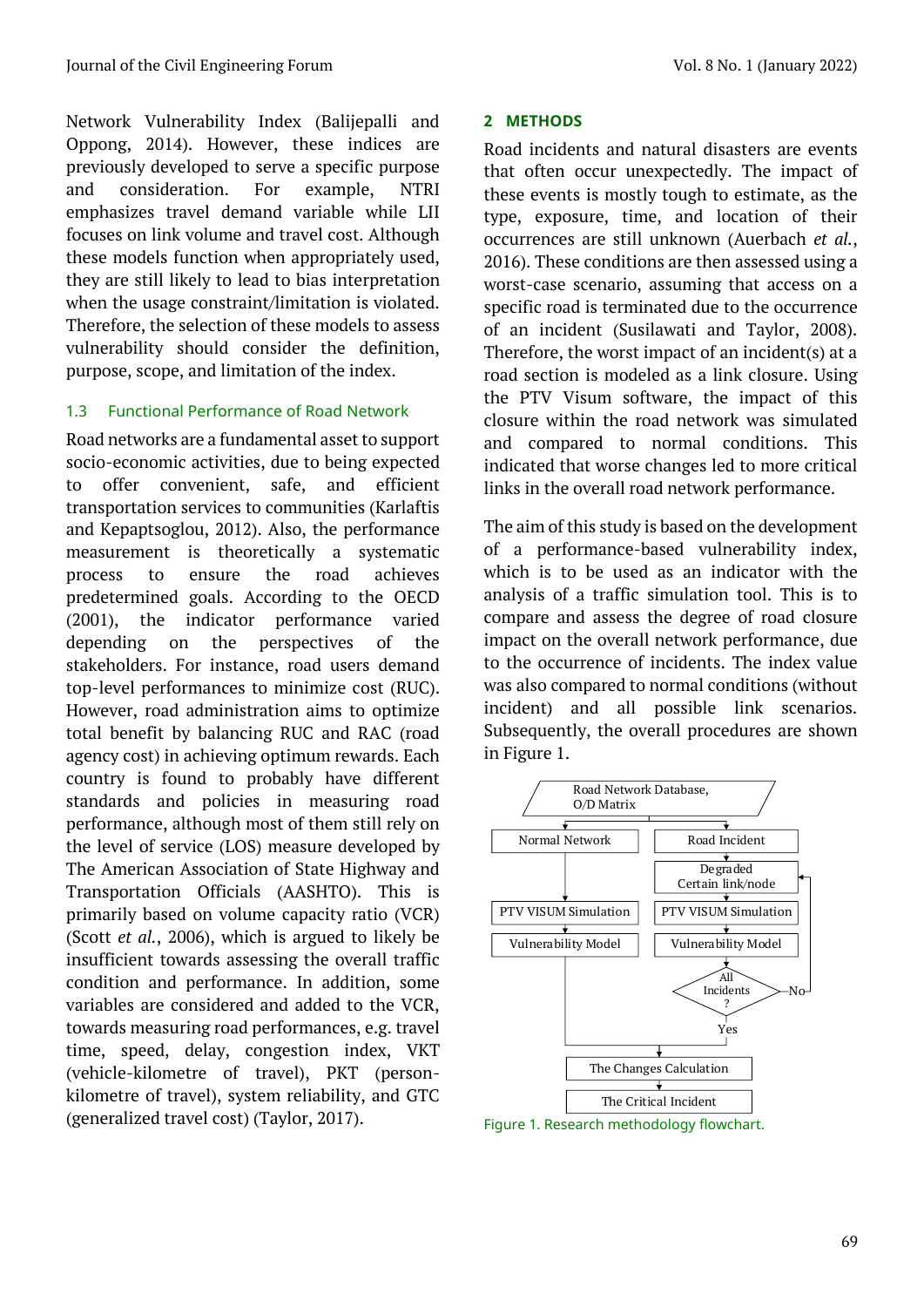## 2.1 Development of Road Network Model

The location of this study is the urban area of Yogyakarta, an agglomeration region covering the regency of Sleman, Bantul, and Yogyakarta City. This area was selected due to being one of the most vulnerable metropolitan cities in Indonesia (Chapter 1.1.). Also, the selection was based on the identification of the urban road network boundaries, such as the area within the ring road. According to Fitrada *et al.* (2019), the Yogyakarta road models were developed based on the PTV Visum design of the Special Region of Yogyakarta network. Based on the administrative boundaries of 17 sub-district zones in the urban region of Yogyakarta, the locations for the O/D matrix were formed. To represent the location of a road incident, 89 sections (165 links) were modeled in the PTV Visum, including three types of network function, including primary arterial, as well as secondary artery and collector roads, as shown in Figure 2.



Figure 2. Road network modeled in PTV Visum: a) Location of case study, b) Road sections modeled as links.

## 2.2 Traffic Simulation using PTV Visum

The traffic modeling in this study was simulated using the PTV Visu, based on travel demand (O/D matrix) and networks during a peak hour period in 2019. In the traffic assignment process, the equilibrium method was applied to represent the urban network characteristics. This assignment assumed that travelers were familiar with the Yogyakarta road network or use a guidance tool, such as google maps, to locate the best route with minimum travel time (PTV, 2021). Moreover, the validation value (R-squared) between the realistic traffic flow base model and average speed was 0.91 each, respectively. This indicated that the base model represented the actual condition. For the incident scenario, a road link was sequentially deleted in each simulation process, with the running procedure being carried out 89 times. Also, the outputs from this modeling procedure were the volume capacity ratio, travel speed,  $VKT$ , and *VHT* (vehicle hours travel).

# 2.3 Development of Vulnerability Index

The vulnerability index in this study was developed based on multi-parameters, where the selected components were aggregated into a single composite model, through the referral of a theoretical framework. Also, the development procedure of this index adopted the methodology from Nardo *et al.* (2008), as shown in Figure 3.



Figure 3. Development of vulnerability model.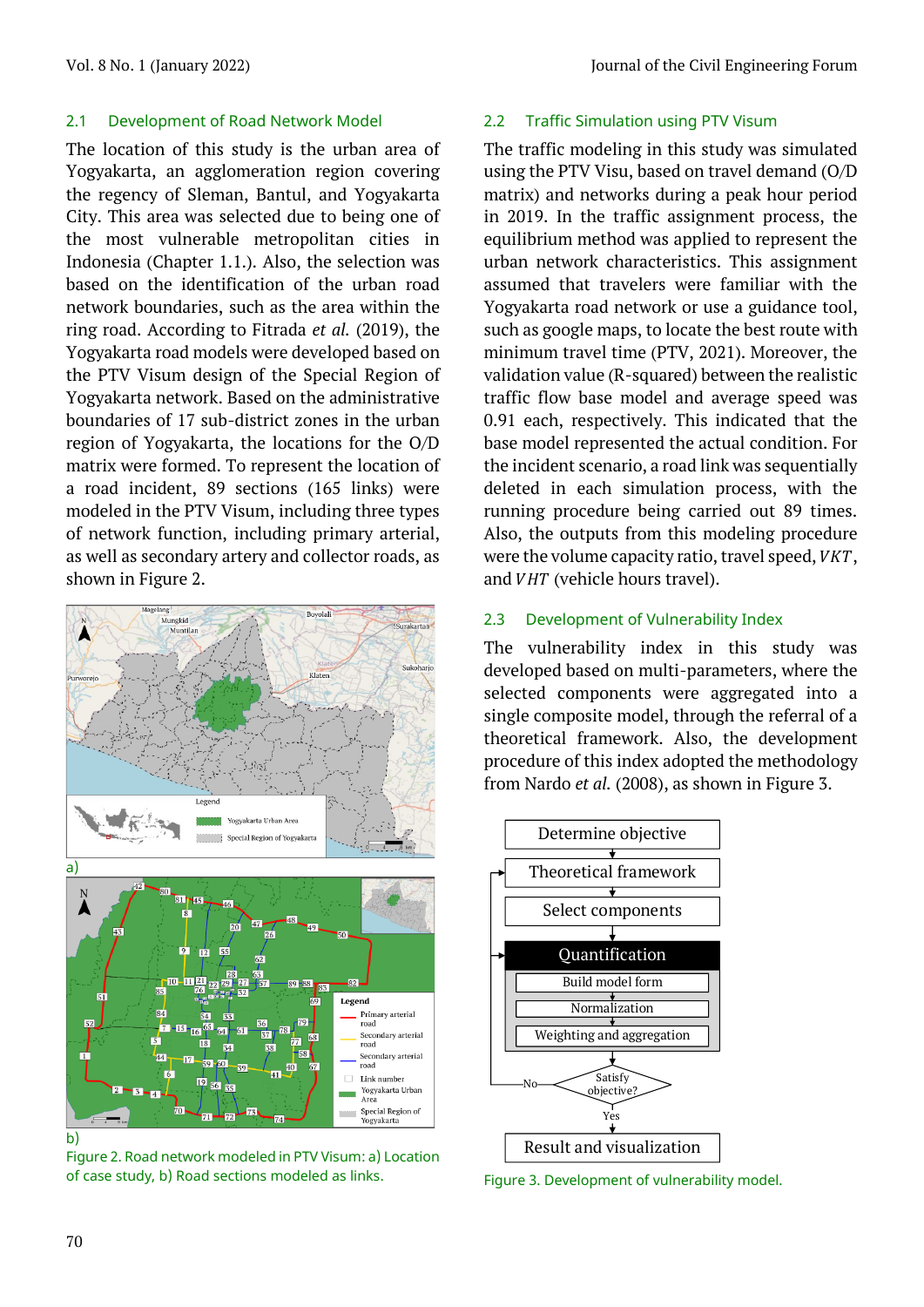# 2.3.1 Components of the vulnerability index

The functional performances of Indonesian roads are often measured based on the volume capacity ratio and travel speed, known as the level of service (LoS) (Tamin, 2000). This LoS value represents the DOF (degree of freedom) of vehicle movement, which ranges from level A-F as the best to worst services, respectively. However, there was no quantitative threshold stated in the latest standard (PM 96/2015) for assessing volume capacity ratio, due to being in KM 14/2006. This indicated that the ratio referred to other associated standards, such as the IHCM (1997), where a road section was categorized as having good performance when  $VCR \le 0.75$  (Table 1).

Based on speed parameters, the Ministry of Transport (2015) proposed a very high threshold that was hard to achieve. For example, a 70 km/h regulation of an average velocity as the minimum performance standard on primary arterial roads. However, setting up 50 and 60 km/h for local and secondary arterial/collector roads was impractical for urban networks, due to violating the limit standard. This was in line with Sudibyo *et al.* (2017), which demonstrated that meeting the PM 96/2015 standards (minimum LoS B or C) was very hard in Indonesia, as most roads were rated LoS E or worse. Despite the argument, an alternative threshold was still developed based on the expected operational speed from the study of BSN (2004), regarding the provision of a more reasonable value (Table 1). Meanwhile, the threshold for a secondary urban road should be adjusted to 75%, due to often having a lower speed limit and higher disruption, such as onstreet parking and other obstacles.

According to the road section parameters, mobility (network parameter output from PTV Visum) was added to assess the overall impact on the network as a system (global parameter). This is defined as the movement of people or goods, often measured by trips, distance, and speed (Litman, 2016). There is often an assumption that a travel mileage increase benefits society, due to improving the choice and number of destinations attained by people. However, the travel demand in this study was predetermined using a fixed O/D matrix. Furthermore, the number and pattern of trips should be similar for the scenario, with and without the occurrence of incidents. This indicated that an increase in travel mileage signified a delay in reaching a destination worsening road performances. However, there was recently no minimum standard on the existence of mobility in Indonesia. Based on the most critical incidents, the identification process focused on the mobility value changes with and without incidents, to assess the degree of impact. Therefore, the overall vulnerability measurement in this study used four parameters, namely volume capacity ratio, travel speed,  $VHT$ , and  $VKT$ , which represented the local and global indicators of road performance. Since these parameters are also available as PTV Visum simulation outputs, their utilization was theoretically approved and practically.

| Road function     |           | Expected    |             | Good road performance service standard ** | Preferred bad |                                  |              |                |                 |
|-------------------|-----------|-------------|-------------|-------------------------------------------|---------------|----------------------------------|--------------|----------------|-----------------|
|                   |           | operational | Maximum VCR |                                           |               | Minimum operational speed (km/h) | threshold*** |                |                 |
|                   |           | speed       | IHCM/       | KM                                        | KМ            | PМ                               | BSN/         | Volume         | Speed<br>(km/h) |
|                   |           | $(km/h)^*$  | 1997        | 14/2006                                   | 14/2006       | 96/2015                          | 2004         | Capacity Ratio |                 |
| Arterial          | Primary   | $50 - 100$  | 0.75        | $0.45$ (LoS B)                            | 80 (LoS B)    | 70 (LoS B)                       | 50           | > 0.75         | < 50            |
|                   | Secondary | $50 - 80$   | 0.75        | $0.80$ (LoS C)                            | 30 (LoS C)    | $60$ (LoS C)                     | 50           | > 0.75         | ~< 40           |
| Collector Primary |           | $40 - 80$   | 0.75        | $0.50$ (LoS B)                            | 90 (LoS B)    | 70 (LoS B)                       | 40           | > 0.75         | < 30            |
|                   | Secondary | $30 - 50$   | 0.75        | $0.80$ (LoS C)                            | 30 (LoS C)    | $60$ (LoS C)                     | 30           | > 0.75         | < 25            |
| Local             | Secondary | $30 - 50$   | 0.75        | $0.85$ (LoS D)                            | $15$ (LoS D)  | $50$ (LoS D)                     | 30           | > 0.75         | $\leq 15$       |

Table 1. Performance standard in Indonesia based on road function

 $*$  based on BSN (2004);  $VCR$  =volume capacity ratio; LoS = Level of Service;

\*\* Based on IHCM (1997), BSN (2004), Ministry of Transport (2006), and Ministry of Transport (2015).

\*\*\* threshold for bad road performance used to measure vulnerability index.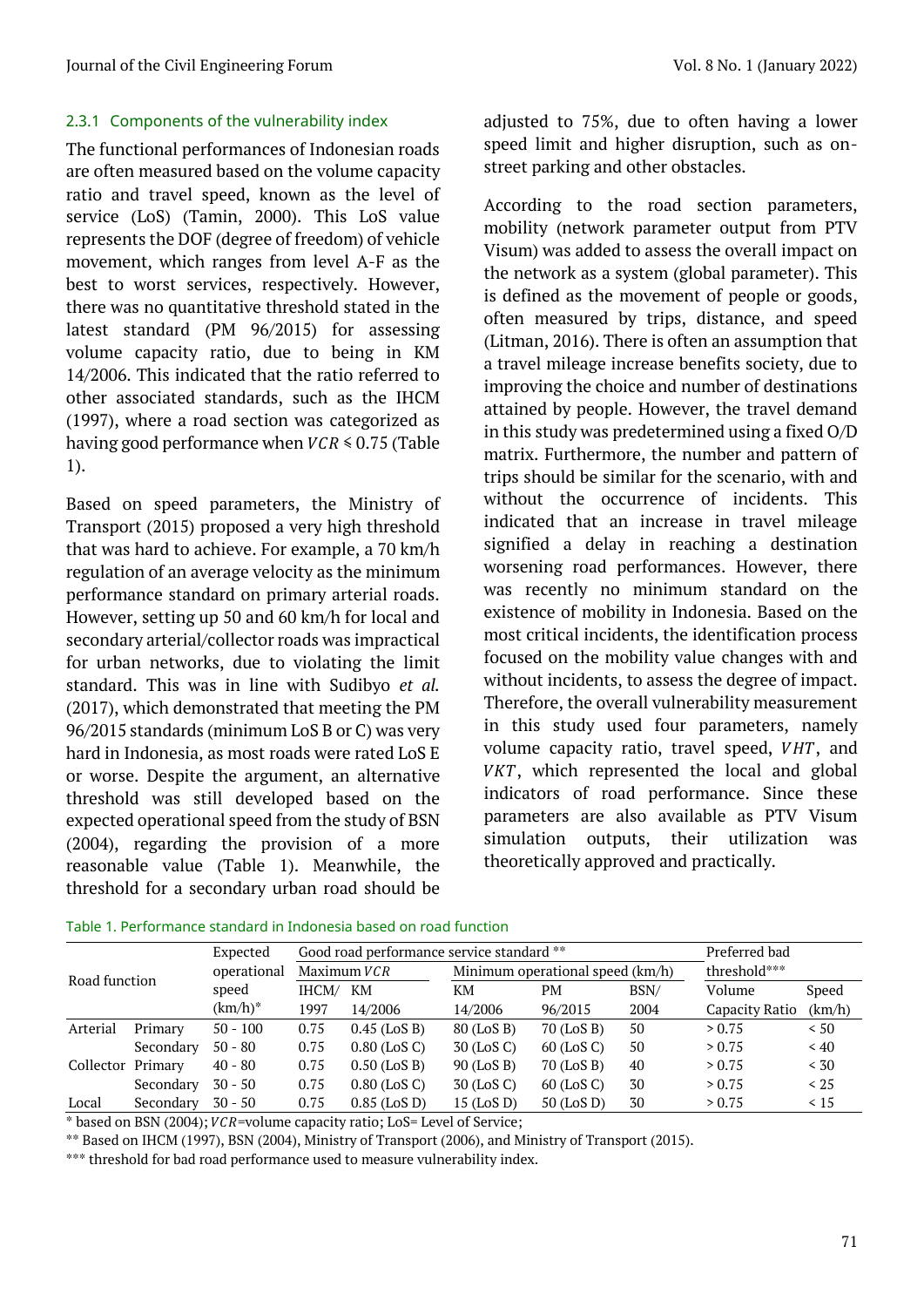## 2.3.2 Quantification of the vulnerability index

Based on this study, the vulnerability parameters were measured based on the results obtained from the PTV Visum simulation. This indicated that the unit of analysis for the indexes was in line with the analytical features of the simulation software, i.e., road section by direction. For instance, a one and two-way network count as one and two analytical units. The general equations to quantify the vulnerability indexes are described in Equation (1) and (2).

$$
RCI = f(VCR, v, VHT, VKT)
$$
\n(1)

$$
RCI = VCR + v + VHT + VKT \tag{2}
$$

Where  $\overline{RCI}$  is the road criticality index,  $\overline{VCR}$  is the volume capacity ratio,  $v$  is the travel speed  $(km/h)$ ,  $VHT$  is the vehicle hour travel (vehicle hour), and  $VKT$  is the vehicle kilometre travel (vehicle km). To investigate the practical use of the vulnerability measurement, the index was developed and tested using four different quantification techniques, i.e., M1, M2, M3, and M4.

- a) Model 1 (M1) was measured based on the percentage changes in each parameter, due to the scenario of incidents. Afterwards, the change values were sorted. For each parameter, the top five worst changes were provided with 1 point. This was due to the model having four parameters, with scores ranging from 0-4.
- b) Model 2 (M2) applied thresholds to count the number of bad performance links, due to the road incidents (Table 1). With a value exceeding the threshold, the direction of the link was counted and categorized as having a bad performance. Afterwards, the increased number of bad links were orderly sorted, as the top five worst changes for each incident were provided with 1 point. Similar to M1, the vulnerability score ranged from 0 to 4.
- c) Model 3 (M3) calculated the percentage changes of each parameter as observed in M1.

However, the results were normalized and not sorted as top five, i.e., divided by its maximum value for each term. Similar to M1 and M2, the score ranged from 0-1 and 0-4 for each component and total marks. However, M3 provided a decimal value to offer more detail and sensitive measurements.

d) Model 4 (M4) is a hybrid approach between M2 and M3, which applied a threshold for each unit of analysis.

### **3 RESULTS**

### 3.1 Changes in Road Performance

More than half of the roads (51.5%) in the Yogyakarta urban area were in severe congestion  $(VCR > 0.75)$  during peak hours, based on the normal conditions without incident. With the incident scenarios, the simulation showed that the road performance was worsened at approximately 58.2%, as shown in Figure 4. This indicated that the impact of incidents on vulnerability parameters was in line with the model assumption, except for mobility values (Table 2). Moreover, the results consistently provided a higher VCR and lower travel speed when a particular road was disrupted. However, the *VKT* and *VHT* (Vehicle Kilometre Travel and Vehicle Hour Travel) values were inconsistent due to having a positive or negative outcome, depending on the road closure scenario. For example, road users that often use the northern ring network (Purworejo-Surakarta route) were forced to use alternative routes through the city centre, because of the closure scenario shown in Figure 4. Although this route offered a shorter distance, the travel time was still longer. Meanwhile, the southern ring distance was farther than the inner-city route and relatively delivered a faster trip. Each area also had a different configuration, indicating the variation of an incident impact based on the density and geometric patterns of the network. This was found to provide a reliable alternative route option.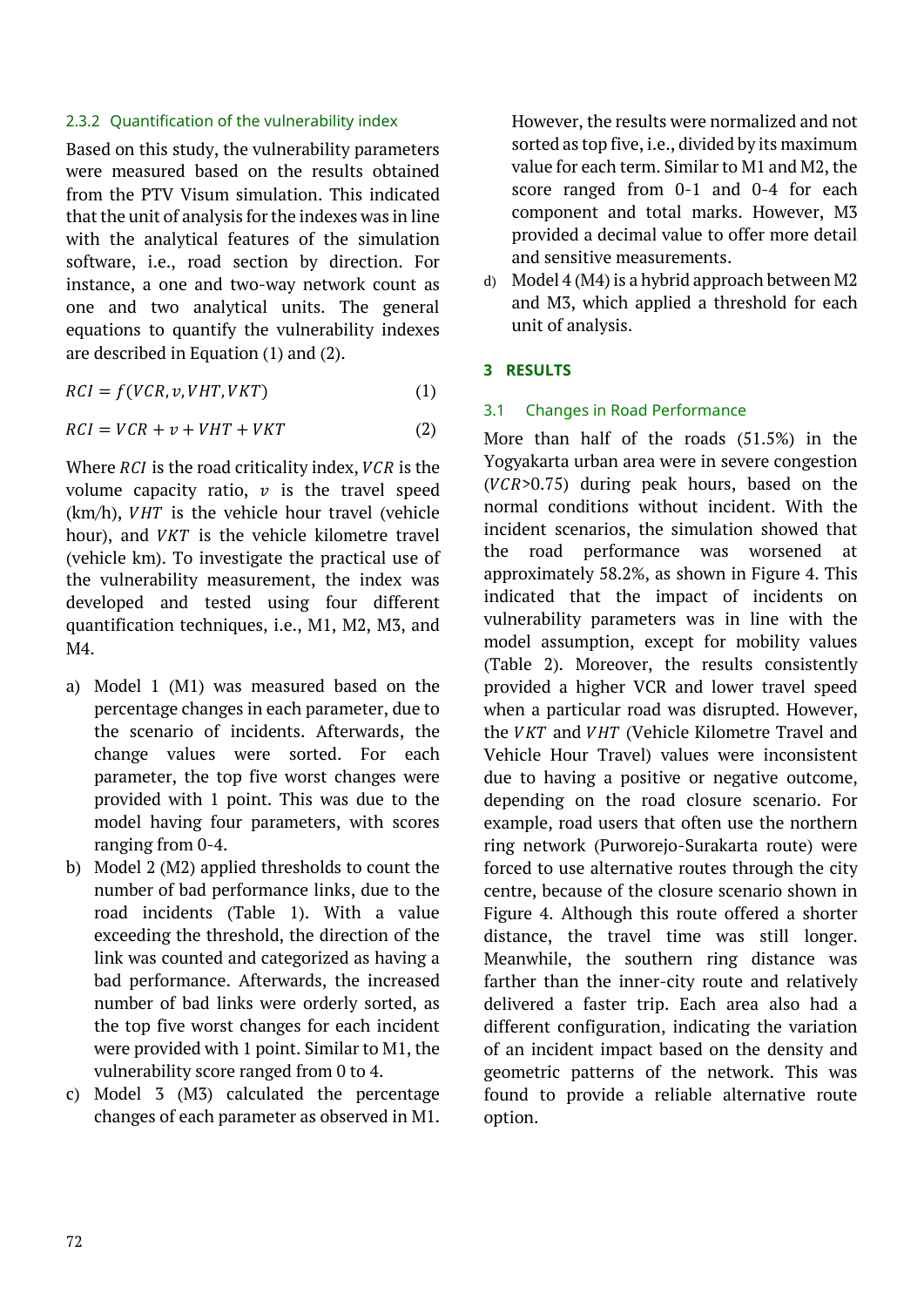| Incident       | Road |                               |         |              | Changes in road section parameter (local) | Changes in network parameter (global) |                      |        |                             |            |            |             |         |
|----------------|------|-------------------------------|---------|--------------|-------------------------------------------|---------------------------------------|----------------------|--------|-----------------------------|------------|------------|-------------|---------|
| location       |      | Function By raw value (M1&M3) |         |              |                                           |                                       | By threshold (M2&M4) |        | Mobility $(M1, M2, M3, M4)$ |            |            |             |         |
| (link)         |      | VCR                           |         | Travel speed |                                           | <b>VCR</b>                            |                      |        | Travel speed                | <b>VHT</b> | <b>VKT</b> |             |         |
| number)        |      | (VCR)                         | $(\%)$  | (km/h)       | (%)                                       | (VCR)                                 | (%)                  | (km/h) | $(\%)$                      | (Veh hour) | $(\%)$     | (Veh km)    | $(\%)$  |
|                | AP   | 47.2                          | 36.5    | $-1,018$     | $-18.8$                                   | 39.0                                  | 49.4                 | 28     | 30.8                        | 3,141.3    | 12.8       | $-12,209.8$ | $-2.0$  |
| 2              | AP   | 37.7                          | 29.1    | $-1,005$     | $-18.6$                                   | 32.0                                  | 40.0                 | 23     | 25.3                        | 240.7      | 1.0        | $-22,538.2$ | $-3.7$  |
|                |      |                               |         |              |                                           |                                       |                      |        |                             |            |            |             |         |
| 47             | AP   | 51.6                          | 40.1    | $-1.269$     | $-23.4$                                   | 46.0                                  | 58.2                 | 38     | 42.2                        | 5.323.1    | 21.6       | 28,104.7    | 4.7     |
| 48             | AP   | 43.8                          | 33.8    | $-1,120$     | $-20.7$                                   | 40.0                                  | 50.0                 | 33     | 36.3                        | 3,161.2    | 12.8       | 8,504.2     | 1.4     |
|                |      |                               |         |              |                                           |                                       |                      |        |                             |            |            |             |         |
| $87(1$ way $)$ | KS   | 35.0                          | 27.0    | $-1,024$     | $-18.6$                                   | 33.0                                  | 41.8                 | 25     | 27.8                        | 164.0      | 0.7        | 1,134.1     | 0.2     |
| 88             | AP   | 36.8                          | 28.5    | $-1.056$     | $-19.4$                                   | 33.0                                  | 42.3                 | 31     | 34.8                        | 1.261      | 5.1        | 13,243.5    | $2.2\,$ |
| 89             | KS   | 37.4                          | 29.0    | $-1,063$     | $-19.5$                                   | 33.0                                  | 42.3                 | 28     | 31.5                        | 1,070.6    | 4.3        | 7,856.1     | 1.3     |
| Min            |      | 33.3                          | 25.6    | $-1,269$     | $-23.4*$                                  | 27.0                                  | 33.8                 | 19     | 21.1                        | $-113.2$   | $-0.5$     | $-30,289.9$ | $-3.7$  |
| max            |      | 51.6                          | $40.1*$ | $-937$       | $-17.4$                                   | 46.0                                  | $58.2*$              | 38     | $42.2*$                     | 5.430.3    | $22.0*$    | 28,104.7    | $4.7*$  |

Table 2. The impact of road incidents on the road network performance in Yogyakarta (the Year 2019)

\* Max value (used for normalization procedure in M2 and M4); AP= primary artery, AS= secondary artery, KS= secondary collector.



Figure 4. Simulation result of road condition between with and without incident during peak hour: a) The Volume Capacity Ratio without road closure/incident, b) The Volume Capacity Ratio with road closure/incident

#### 3.2 Quantification of Vulnerability Index

The vulnerability models in this study were developed based on four different quantification mechanisms, which had similar scoring variations

(1 to 4). The higher the vulnerability score, the worse the road performance impact. Therefore, the most critical road incident was identified by the highest vulnerability score. Based on Table 3, the four vulnerability models (M1, M2, M3, M4) showed that the worst impact occurred at a closure link of 47, i.e., Jalan Ring Road Utara Kentungan-Gejayan (Figure 4b). However, the subsequent order for the top 5 most vulnerable roads was different. The M3 and M4 models also provided a clear priority order from the best to the worst, although M1 and M2 produced indefinite orders, e.g., some roads with similar scores. Despite the simple quantification procedures on M1 and M2, the M3 and M4 models still offered more sensitive and accurate results through decimal scores. In addition, M1 and M2 did not show the priority order outside the top 5, compared to the M3 and M4 models.

Based on Table 3, all vulnerability components had a positive value except the vehicle kilometre travel This indicated that the road disturbance provided an opposite impact from the presumption. Although the incident worsened the other performance indicators ( $VCR$ ,  $v$ ,  $VHT$ ), it still offered certain benefits such as increased mobility performance (reduced  $VKT$ ), due to shorter travel distance. Meanwhile, an argument stated that the benefit should be ignored due to the vulnerability focusing on negative impact or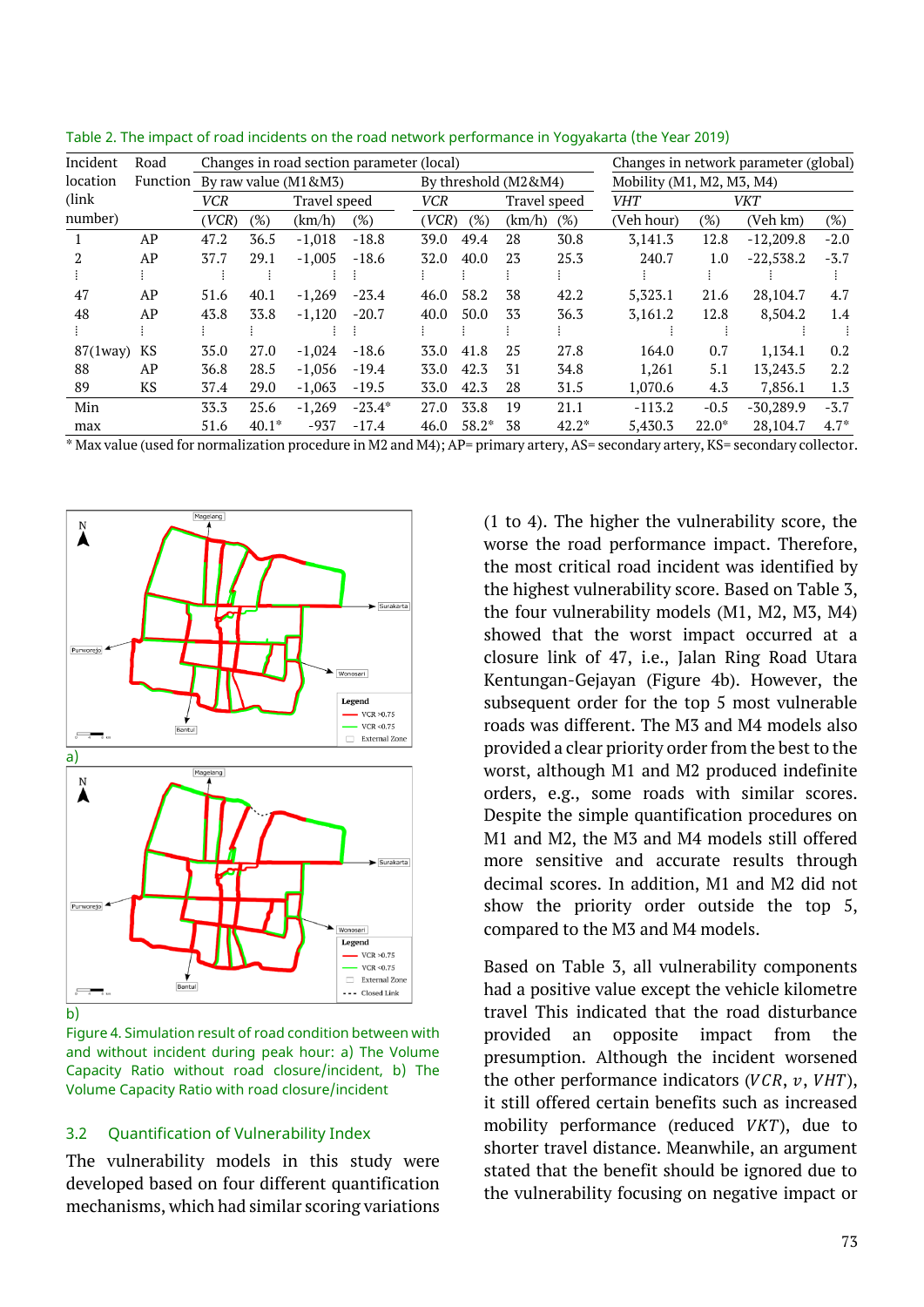exposure. Furthermore, a shorter travel distance was found to be meaningless with a drastic increase in time, indicating that the total road user cost (RUC) is continuously integrated due to delays (longer travel times). Therefore, the negative scores were ignored and set as zero. In this case, there was no significant difference for the top 5 worst impacts. Also, the changing priority order was only identified at the lowest two impacts, such as 88 and 89. This indicated that the choice to set the negative value at zero was optional in measuring the RCI, based on the insignificance of the impact.

Table 3. The most critical incidents based on vulnerability model alternatives

| M1                     |          |                            |              |                |                |                |                         |  |
|------------------------|----------|----------------------------|--------------|----------------|----------------|----------------|-------------------------|--|
| Location               |          | Component                  |              | RCI            | Priority       |                |                         |  |
| Link                   | $F^*$    | VCR<br><b>Speed</b>        |              | <b>VHT</b>     | <b>VKT</b>     | score          |                         |  |
| 47                     | AP       | $\mathbf{1}$               | $\mathbf{1}$ | $\mathbf{1}$   | $\mathbf{1}$   | $\overline{4}$ | $\mathbf{1}$            |  |
| 52                     | AP       | $\mathbf{1}$               | $\mathbf{1}$ | $\mathbf{1}$   | $\overline{0}$ | $\overline{3}$ | $\overline{2}$          |  |
| 69                     | AP       | $\mathbf{1}$               | $\mathbf{1}$ | $\mathbf{1}$   | $\overline{0}$ | 3              | $\overline{2}$          |  |
| 83                     | AP       | $\overline{0}$             | $\mathbf{1}$ | $\overline{0}$ | $\mathbf{1}$   | $\overline{2}$ | $\overline{3}$          |  |
| 70                     | AP       | $\mathbf{1}$               | $\mathbf{0}$ | $\mathbf{1}$   | $\overline{0}$ | $\overline{2}$ | 3                       |  |
| M2                     |          |                            |              |                |                |                |                         |  |
| Location               |          | Component                  |              |                |                | RCI            | Priority                |  |
| Link                   | $F^*$    | <b>VCR</b><br><b>Speed</b> |              | <b>VHT</b>     | <b>VKT</b>     | score          |                         |  |
| 47                     | AP       | 1                          | 1            | $\mathbf{1}$   | $\mathbf{1}$   | $\overline{4}$ | $\mathbf{1}$            |  |
| 49                     | AP       | $\mathbf{0}$               | $\mathbf{0}$ | $\mathbf{1}$   | $\mathbf{1}$   | $\overline{2}$ | $\overline{2}$          |  |
| 48                     | AP       | $\mathbf{0}$               | $\mathbf{0}$ | $\mathbf{1}$   | $\mathbf{1}$   | $\overline{2}$ | $\overline{2}$          |  |
| 83                     | AP       | $\overline{0}$             | $\mathbf{1}$ | 0              | $\mathbf{1}$   | $\overline{2}$ | $\overline{2}$          |  |
| 82                     | AP       | 0                          | 0            | $\mathbf{1}$   | $\mathbf{1}$   | $\overline{2}$ | $\overline{2}$          |  |
| M <sub>3</sub>         |          |                            |              |                |                |                |                         |  |
| Location               |          | Component                  |              | RCI            |                |                |                         |  |
| $\mathbf{F}^*$<br>Link |          | <b>VCR</b>                 | Speed        | <b>VHT</b>     | <b>VKT</b>     | score          | Priority                |  |
| 47                     | AP       | 1.00                       | 1.00         | 0.98           | 1.00           | 3.98           | $\mathbf{1}$            |  |
| 52                     | AP       | 0.96                       | 0.94         | 1.00           | 0.55           | 3.45           | $\overline{2}$          |  |
| 83                     | AP       | 0.82                       | 0.90         | 0.74           | 0.92           | 3.38           | $\overline{3}$          |  |
| 69                     | AP       | 0.94                       | 0.91         | 0.99           | 0.27           | 3.11           | $\overline{4}$          |  |
| 49                     | AP       | 0.84                       | 0.89         | 0.59           | 0.61           | 2.94           | 5                       |  |
| ŧ                      | ŧ        | ŧ                          | i            | ŧ              | i              | ŧ              | ŧ                       |  |
| 42                     | AP       | 0.68                       | 0.74         | 0.11           | $-0.94$        | 0.59           | 88                      |  |
| 43                     | AP       | 0.69                       | 0.76         | 0.12           | $-1.07$        | 0.50           | 89                      |  |
| M <sub>4</sub>         |          |                            |              |                |                |                |                         |  |
| Location               |          | Component                  |              |                |                | RCI            | Priority                |  |
| Link                   | $F^*$    | <b>VCR</b>                 | <b>Speed</b> | <b>VHT</b>     | <b>VKT</b>     | score          |                         |  |
| 47                     | AP       | 1.00                       | 1.00         | 0.98           | 1.00           | 3.98           | $\mathbf{1}$            |  |
| 83                     | AP       | 0.76                       | 0.89         | 0.74           | 0.92           | 3.32           | $\overline{2}$          |  |
| 52                     | AP       | 0.79                       | 0.67         | 1.00           | 0.55           | 3.00           | 3                       |  |
| 49                     | AP       | 0.87                       | 0.89         | 0.59           | 0.61           | 2.97           | $\overline{\mathbf{4}}$ |  |
| 69                     | AP       | 0.78                       | 0.68         | 0.99           | 0.27           | 2.73           | 5                       |  |
| ŧ.                     | $\vdots$ | ŧ                          | ŧ            | ŧ              | ŧ              | ŧ              | ŧ                       |  |
| 42                     | AP       | 0.72                       | 0.52         | 0.11           | $-0.94$        | 0.40           | 88                      |  |
| 43                     | AP       | 0.76                       | 0.52         | 0.12           | $-1.07$        | 0.33           | 89                      |  |

\* F =function; AP=primary artery

# **4 DISCUSSION**

# 4.1 Vulnerability Index

The vulnerability model in this study combined a local (road section) and global (network) parameter into a single index. As a local parameter, VCR and travel speed described the service performance of a road section, while VHT and VKT defined the mobility efficiency of a systematic network. For behavioural knowledge, a relationship between vulnerability score and basic road features such as capacity and volume were explored (Figure 5).

Based on Figure 5, most of the data were scattered, as there was no strong relationship pattern between the road characteristics and vulnerability score. However, the most delicate pattern was identified on traffic volume, which had a positive relationship, therefore, representing the most significant parameter to briefly identify the critical location. This indicated that higher traffic volume led to more road network vulnerability with the occurrence of disruption. When a linear regression was applied, the highest relationship between traffic volume and vulnerability score was observed in the M3 and M4 models, at the determination coefficient (R-squared) values of 0.34 and 0.28, respectively. Although M3 was the best model to show this relationship, the R-squared value indicated that traffic volume only contributed 34% to the overall vulnerability score. This showed that the remaining contribution (66%) was influenced by other parameters, including non-traffic-related factors such as road density and infrastructure conditions. Therefore, the RCI measurement using the M3 model was suitable for the general conditions, due to being the most sensitive parameter. Meanwhile, the M4 was considered when an official minimum standard/threshold for road service performance was available.

The RCI calculation indicated the similarities of the two most critical roads (link 47 and 52), compared to the existing performance indicator in Indonesia (VCR or VCR+speed). However, the remaining ranking orders were found to be different (Table 4). For instance, the result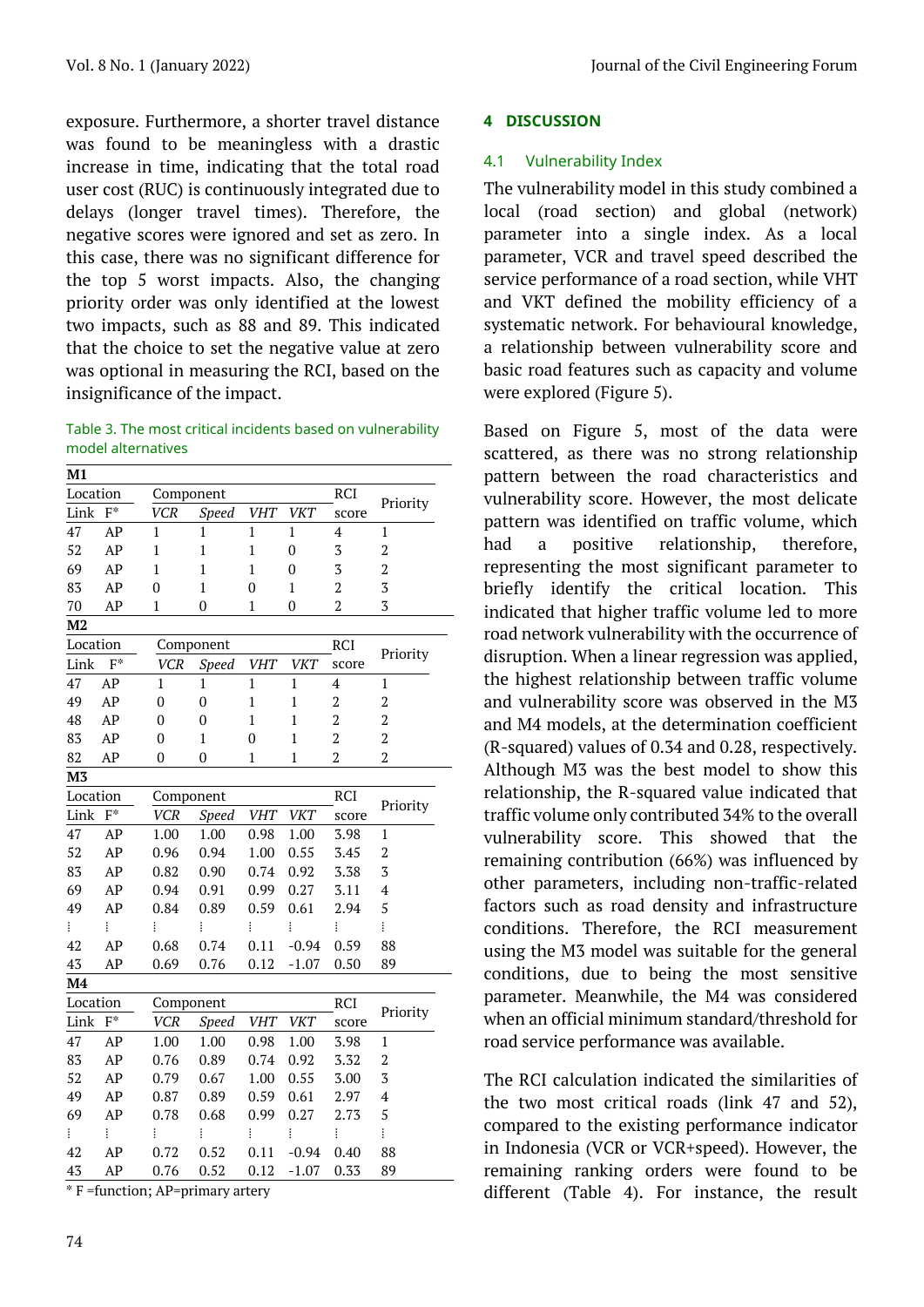

d)

Figure 5. Relationship between basic road characteristics with the vulnerability score (RCI): a) Road length, b) Traffic volume, c) Road capacity, d) Volume capacity ratio  $(VCR).$ 

indicated that link 69 had a worse impact on local road performance than 83. Meanwhile, when the network performance was considered, the RCI model indicated that link 83 was more significant than 69. Based on this study, the vulnerability assessment generally encouraged road managers to spend maintenance/development budgets on the most critical network(s). Since the budget is limited, the prioritization mechanism for allocation was crucial. According to these considerations, the RCI application offered a more comprehensive approach than the existing ( $VCR$  or  $VCR+Speed$ ) indicator, to measure the criticality level of road(s) in an urban network. This RCI is specially developed based on urban road characteristics, as well as providing a more sensitive score result and combining both local and global network parameters. Therefore, this model offered a better approach that satisfied both the theoretical and practical aspects of this study.

#### Table 4. Top 10 most critical road

| Indicator   | Priority order |             |               |                |   |                |                   |          |          |     |  |
|-------------|----------------|-------------|---------------|----------------|---|----------------|-------------------|----------|----------|-----|--|
|             |                | $2^{\circ}$ | $\mathcal{Z}$ | $\overline{4}$ | 5 | 6 7            |                   | 8        | Q        | 10  |  |
| <b>VCR</b>  | 47             | 52 69 70 1  |               |                |   |                | 4 51 71 3         |          |          | -48 |  |
| Speed $(v)$ | 47             |             |               |                |   |                | 52 69 83 49 48 70 |          | 11 82 68 |     |  |
| $VCR + v$   | 47             | 52          |               | 69 70 4        |   | 49             |                   | 48 51 71 |          |     |  |
| RCI-M3      |                |             |               |                |   | 52 83 69 49 57 | 48.               |          | 11 56 23 |     |  |

#### 4.2 Application of Vulnerability index

The concept of vulnerability focuses on weakness and failure consequences of network degradation (Taylor *et al.*, 2006). Based on this study, a sequential link(s) removal procedure to investigate the most vulnerable road section(s) has successfully been confirmed. According to the study of Balijepalli and Oppong (2014), NVI was applied as a vulnerability assessment to the road network due to flooding. Furthermore, El-Rashidy and Grant-Muller (2014) demonstrated the use of six assessment variables, such as  $VCR$ , volume, travel time, road capacity and length, as well as the shortest route, for measuring vulnerability in the urban network. The study of Taylor (2017) also used  $VHT$  for calculating the network trip robustness index (NTRI), a vulnerability parameter used in regional road structures. These previous studies indicated that vulnerability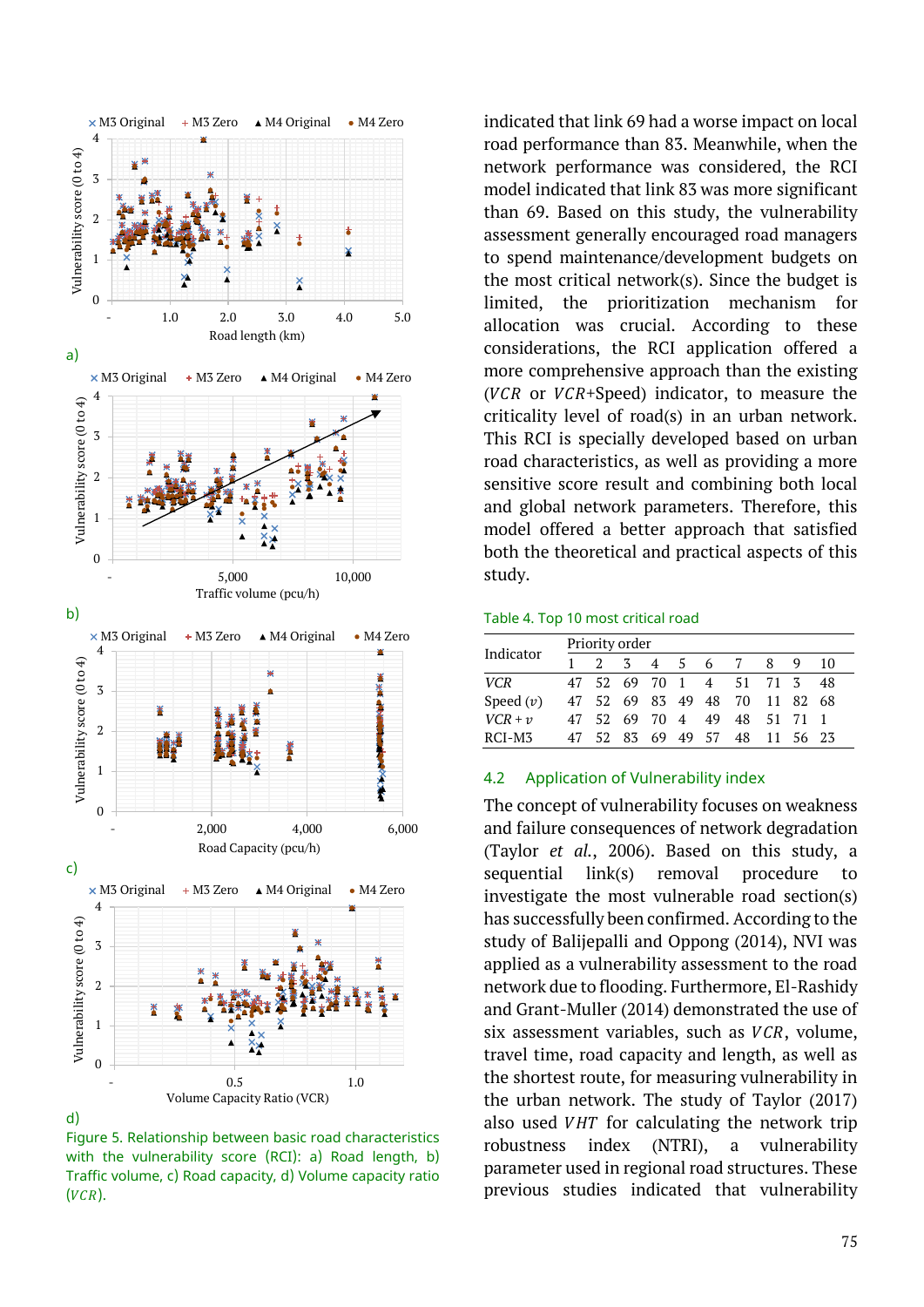should be measured using various indicators. However, the selection of vulnerability index should consider the measurement objectives and theoretical frameworks. For example, accessibility indicators such as the NTRI or Hansen index should be more effective when being applied for regional road networks (Susilawati and Taylor, 2008). The implementation of these indexes in an urban network is likely to be biased, based on sharing different characteristics (Sugishita and Asakura, 2021).

According to the theoretical concept, vulnerability analysis is the first stage to maintain road network connectivity and performance. Based on the knowledge of the most vulnerable road locations and their consequences, authorities should prioritize maintenance and development strategies to protect and improve alternative routes for mitigating the traffic detour impacts. Also, road managers can practically use the vulnerability assessment to raise public awareness, and support the feasibility of network development. Furthermore, several management strategies should be proposed, including an infrastructure-based approach such as road density increase. This is because a higher road density is known to offer a more resilient network as alternative routes options when a particular link is disrupted. However, the strategy to build a new road(s) should not always be the best solution, because of the expensive cost and limited land for development. Using suitable traffic management systems, the optimization of the exiting road asset is found to be more favoured.

In terms of transportation management, the information system played a crucial role in mitigating the impact of road disruption or closure. Although access is disrupted, road users still need to reach their destination as fast as possible. When these users are well-informed on the occurrence of incidents, immediate reactions are actively carried out by identifying and selecting the best alternative route option. This was in line with the equilibrium traffic assignment procedure applied in the PTV Visum model. However, the impact dramatically worsens when the information is not accurately delivered. In this case, the implementation of intelligent transport systems in urban road networks, such as vehicle message signs (VMS) and route guidance systems, should be prioritized to assist the police/traffic officers in normalizing and diverting vehicle flow from the disruptions.

The concept of road maintenance is generally responsive in developing countries, where waiting until a section is damaged near the tolerance threshold is often observed. In this condition, roadwork is immediately carried out without considering the sustainability of investment value from road assets. This is because a road network is always technically wanted in a prime condition. However, a road manager only realistically optimizes a limited budget far from the required cost. Therefore, these managers should make efforts to handle investments, and focus on more significant impact roads. To solve this problem, the concept of vulnerability should be used to examine potential impacts, and also identify the most critical road(s) with the worst consequences on the overall network performance. By analyzing this vulnerability, the road manager should prioritize roadworks based on the criticality index, and also conduct preventive measures to mitigate risk under a constrained budget.

# **5 CONCLUSION**

This study developed an alternative vulnerability model (RCI) and indicated the identification of the most critical location of road incidents in an urban area. Due to unforeseen incidents, the vulnerability of road network performance varied based on traffic volume and pattern, as well as road density and configuration. This assessment encouraged road managers to spend maintenance/development budgets on the most critical network(s). The vulnerability assessment was also important due to the massive impact of disturbance on the critical road(s), which triggered a systemic chain effect on the overall network performances, including substantial losses on social-economic activity. Since the management budget was always limited, the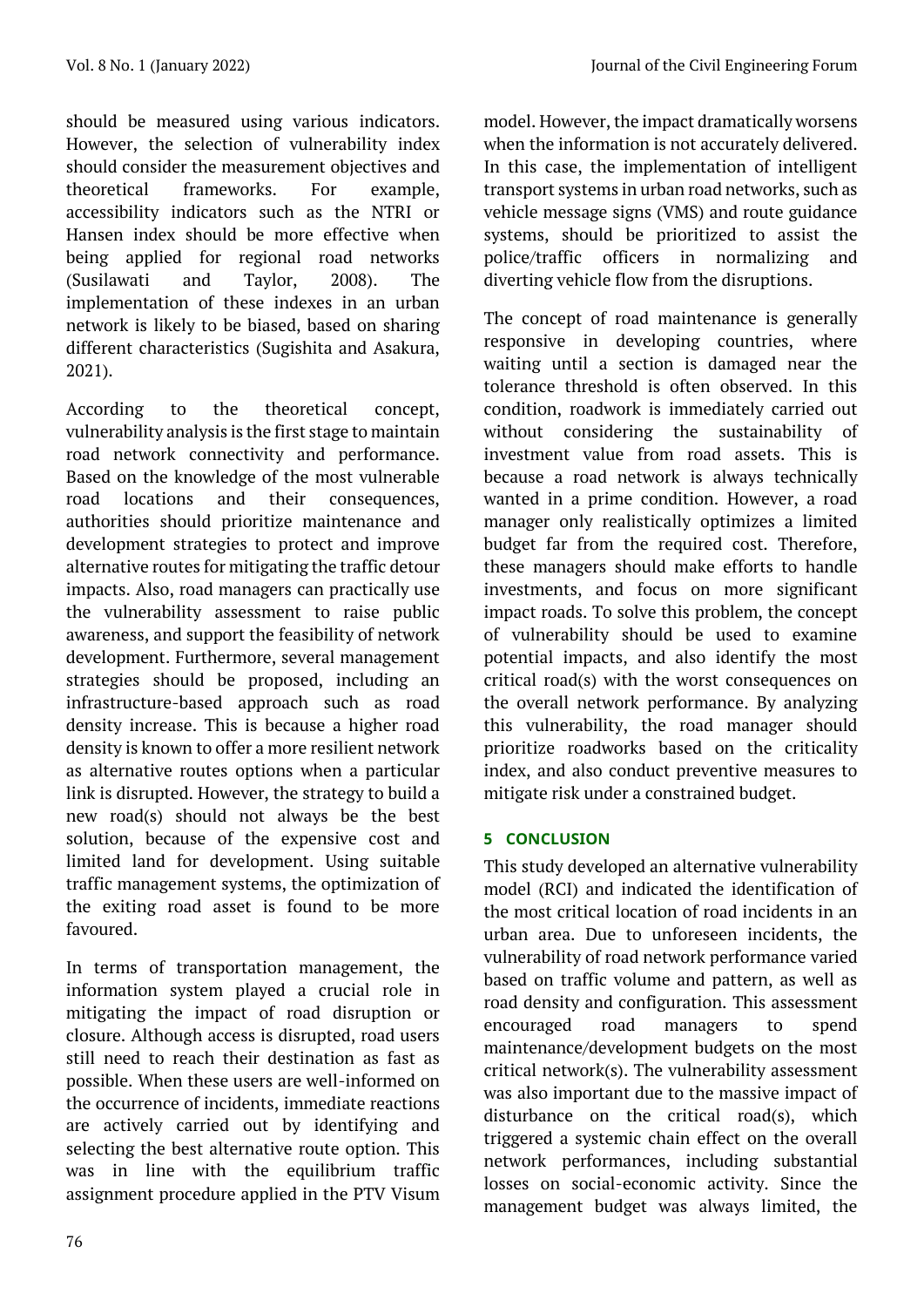prioritization mechanism for allocating the budget was often crucial. By analyzing this vulnerability, the road manager should prioritize roadworks based on the criticality index, and conduct preventive measures to mitigate risk under a constrained budget. Based on this study, the results emphasized that vulnerability mitigation in urban road networks was an issue of prevention and preparedness for quick restoration, compared to providing expensive infrastructure investment such as building new road(s). A link closure is not likely to be crucial in vulnerability analysis when it has an alternative route to mitigate the impact. Although the best response to optimize road network performance was through vulnerability analysis, the risk and road asset investment value through socioeconomic analysis should also be considered. Despite the test of the overall approaches in this study, the developed vulnerability model can be adopted and applied to other areas or countries. For further studies, the transport mode, destination choice, budget allocation, and socioeconomic impact can be considered in assessing vulnerability levels, as well as developing road management standards and strategies.

# **DISCLAIMER**

The authors declare no conflict of interest.

# **AVAILABILITY OF DATA AND MATERIALS**

All data are available from the author.

### **AUTHOR CONTRIBUTION STATEMENTS**

Mukhammad R. F. A. developed the concept, methodology and performed the analytical results. Raihan P. I. carried out the PTV Visum simulation. Both authors took a substantial contribution in discussing the result and writing the manuscript.

# **ACKNOWLEDGMENTS**

The authors are grateful to the Civil and Environmental Engineering Department, as well as the Computation Laboratory of Master Program in Transport System and Engineering, Faculty of Engineering, Universitas Gadjah Mada (DTSL FT UGM), for financially supporting this study and facilitating the PTV Visum software, respectively.

## **REFERENCES**

Amrozi, M.R.F. and Evdorides, H.T. 2019. Economic Optimisation of Road Network Accessibility. *Bituminous Mixtures and Pavements VII*. CRC Press. pp. 499-506.

Auerbach, M., Hammoum, F., Huber, F., Hunyadi, D., Krieger, B., Marchese, A., Maruntu, C., Murphy, H. and Reeves, S. 2016. *Transport Strategies for Climate Change Mitigation and Adaptation*. France: The World Road Association (PIARC).

Balijepalli, C. and Oppong, O. 2014. Measuring vulnerability of road network considering the extent of serviceability of critical road links in urban areas. *Journal of Transport Geography* 39 145-155.

Berdica, K., 2002. An Introduction to Road Vulnerability: What Has Been Done, is Done and Should be Done. *Transport Policy* ,9(2), pp. 117- 127.

BPS-statistics, 2021. *Yogyakarta Municipality in Figures 2021*. Yogyakarta: BPS-Statistic of Yogyakarta Municipality.

BSN, 2004. RSNI T-14-2004: *Urban Road Geometry*. Jakarta: National Standardization Agency (BSN).

El-Rashidy, R.A. and Grant-Muller, S.M., 2014. An Assessment Method for Highway Network Vulnerability. *Journal of Transport Geography,* 34, pp. 34-43.

Fitrada, A.G., Munawar, A., and Dewanti, 2019. Investigating the Impact of Airport Relocation on the Transport Network in Special Region of Yogyakarta, Indonesia. *Journal of The Civil Engineering Forum*, 5 (2), pp. 93-104.

IHCM 1997. *Indonesia Highway Capacity Manual (MKJI)*. Jakarta: Ministry of Public Work Republic Indonesia.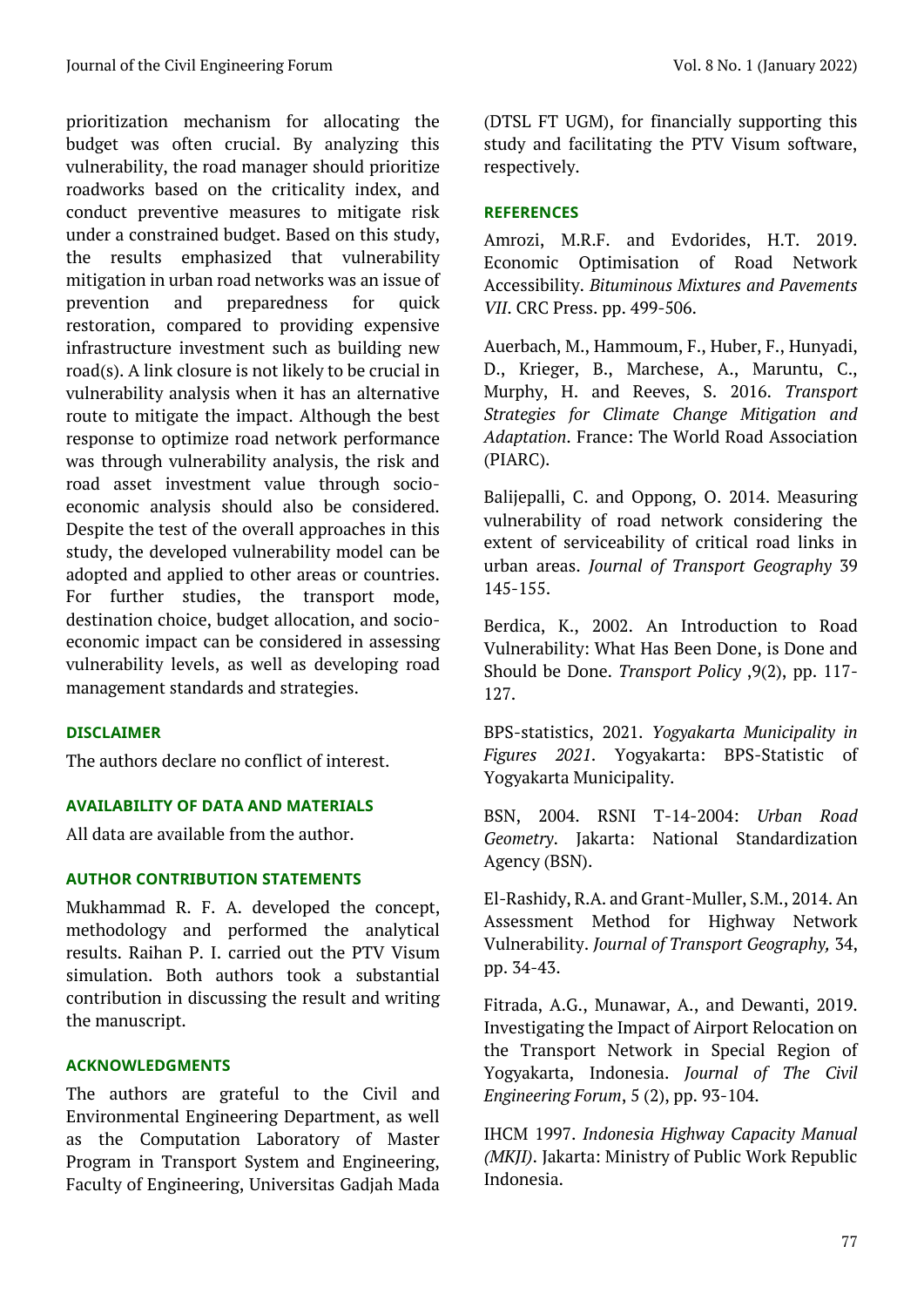Jenelius, E. and Mattsson, L.-G., 2015. Road Network Vulnerability Analysis: Conceptualization, Implementation and Application. *Computers, Environment and Urban Systems*, 49, pp. 136-147.

Karlaftis, M. and Kepaptsoglou, K., 2012. *Performance Measurement in The Road Sector: A Cross-Country Review of Experience,* International Transport Forum Discussion Paper.

Litman, T. 2016. *Accessibility for Transportation Planning: Measuring People's Ability to Reach Desired Goods and Activities*. Victoria Transport Policy Institute.

Mahpudin, M., Kelihu, A., and Sarmiasih, M. 2020. The Rise of Student Social Movement: Case Study of #GejayanCalling Movement in Yogyakarta. *International Journal of Demos*, 2(1), pp.21-42.

Ministry of Transport, 2006. *Kepmenhub KM 14/2006 concerning Road Traffic Management and Engineering*. Jakarta : Ministry of Transport.

Ministry of Transport, 2015. *Permenhub PM 96/2015 concerning Guidelines for the Implementation of Traffic Management and Engineering Activities*. Jakarta: Ministry of Transport.

Nagurney, A. and Qiang, Q. 2008. A Network Efficiency Measure with Application to Critical Infrastructure Networks. *Journal of Global Optimization,* 40(1-3), pp. 261-275.

Nardo, M., Saisana, M., Saltelli, A., Tarantola, S., Hoffmann, A., and Giovannini, E., 2008. *Handbook on Constructing Composite Indicators: Methodology and User Guide*. Ispra: OECD publishing.

OECD 2001. *Performance Indicators for the Road Sector.* Paris: Organisation for Economic Co-Operation and Development (OECD).

Oliveira, E.L.D., Portugal, L.D.S., and Junior, W.P., 2016. Indicators of Reliability and Vulnerability: Similarities and Differences in Ranking Links of a Complex Road System.

*Transportation Research Part A: Policy and Practice,* 88, pp. 195-208.

PTV, A. 2021. *PTV Visum 2021 Manual*. Karlsruhe: PTV Group.

Rupi, F., Bernardi, S., Rossi, G., and Danesi, A., 2015. The Evaluation of Road Network Vulnerability in Mountainous Areas: A Case Study. *Networks and Spatial Economics,* 15(2), pp. 397-411.

Scott, D.M., Novak, D.C., Aultman-Hall, L., and Guo, F., 2006. Network Robustness Index: A new method for identifying critical links and evaluating the performance of transportation networks. *Journal of Transport Geography* 14(3) 215-227.

Stanton-Geddes, Z. and Vun, Y.J., 2019. *Strengthening the Disaster Resilience of Indonesian Cities*, Washington DC.: World Bank.

Sudibyo, T., Mahardi, P., and Prasetyo, T., 2017. Comparison of Road Service Level Assessment based on PM 96/2015 and KM 14/2006. *Prosiding Konferensi Nasional Teknik Sipil,* 11, pp. 183-188.

Sugishita, K. and Asakura, Y., 2021. Vulnerability Studies in the Fields of Transportation and Complex Networks: A Citation Network Analysis. *Public Transport,* 13(1), pp. 1-34.

Sullivan, J.L., Novak, D.C., Aultman-Hall, L., and Scott, D.M., 2010. Identifying Critical Road Segments and Measuring System-Wide Robustness in transportation Networks with isolating links: A Link-Based Capacity-Reduction Approach. *Transportation Research Part A: Policy and Practice,* 44(5), pp. 323-336.

Susilawati and Taylor, M., 2008. *An Accessibility Approach in Assessing Regional Road Network Vulnerability. Gold Coast: 31st Australasian Transport Research Forum.* 

Tamin, O.Z., 2000. *Transportation Planning and Modeling*: Bandung: ITB Publisher.

Taylor, M., 2017. *Vulnerability Analysis for Transportation Networks,* Amsterdam: Elsevier.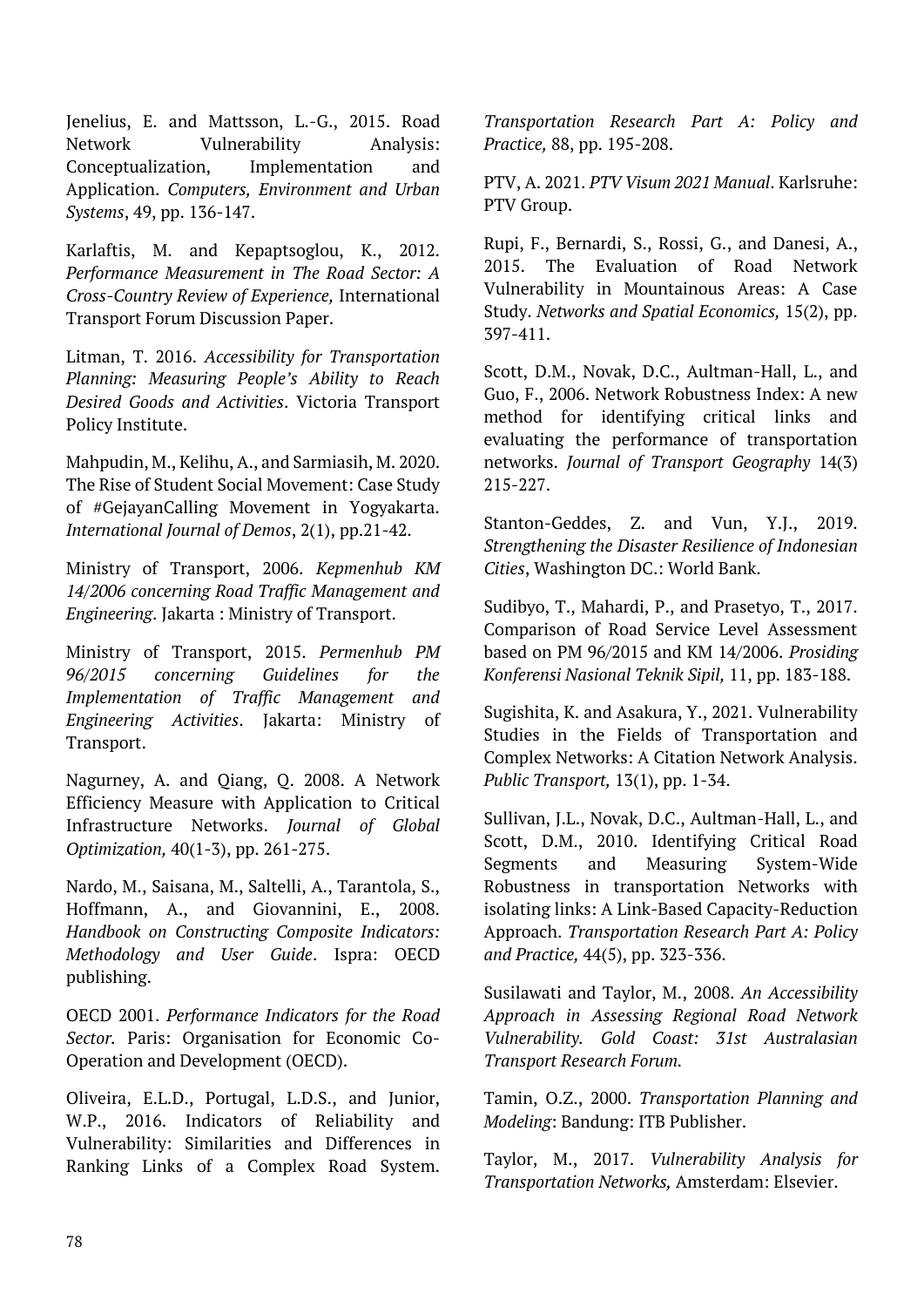Taylor, M.A.P., Sekhar, S.V.C., and D'Este, G.M., 2006. Application of Accessibility Based Methods for Vulnerability Analysis of Strategic Road Networks. *Networks and Spatial Economics,* 6(3-4), pp. 267-291.

Taylor, M.A.P. and Susilawati 2012. Remoteness and Accessibility in the Vulnerability Analysis of Regional Road Networks. *Transportation Research Part A: Policy and Practice,* 46(5), pp. 761-771.